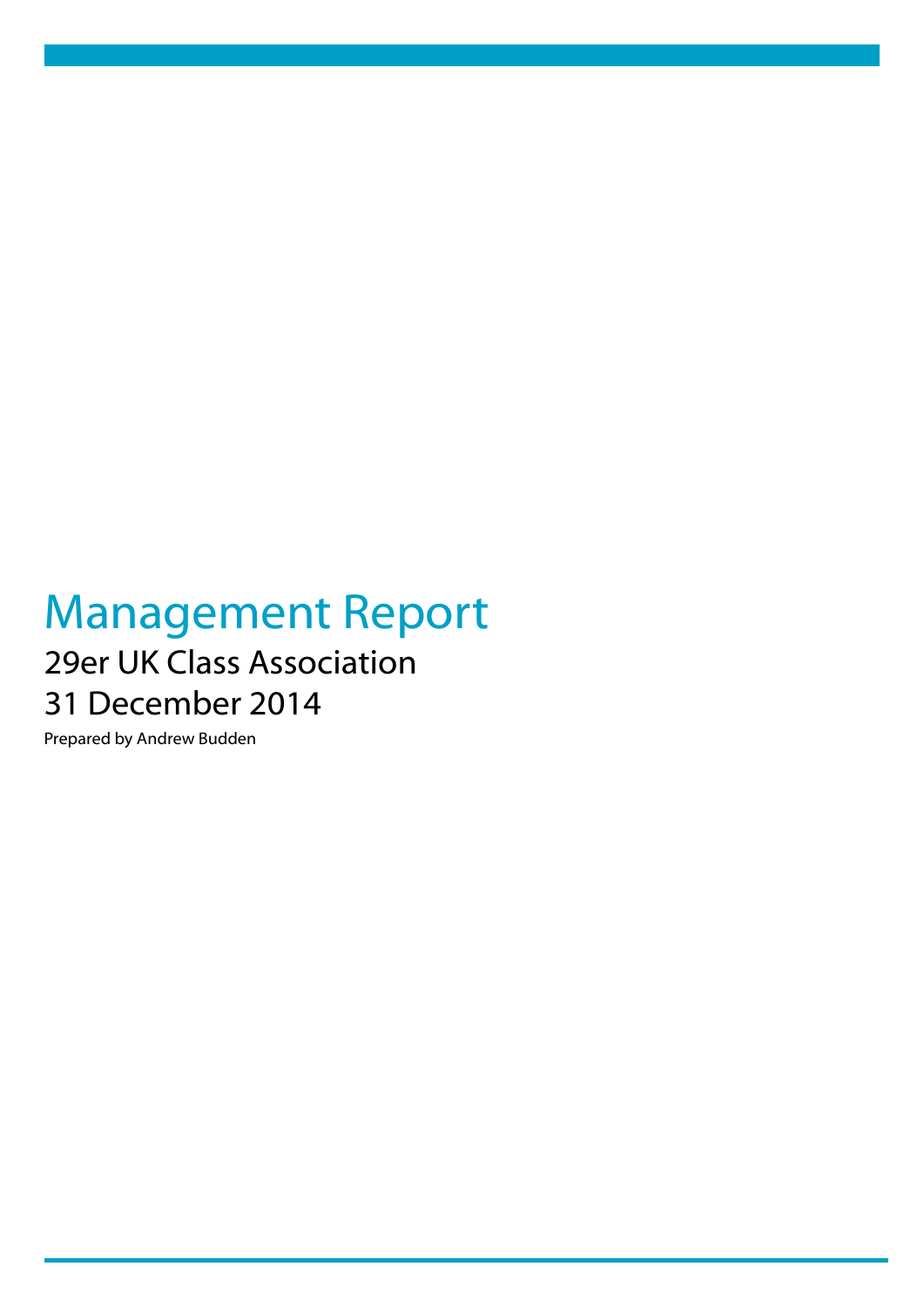## **Contents**

| Profit & Loss        |  |
|----------------------|--|
| <b>Balance Sheet</b> |  |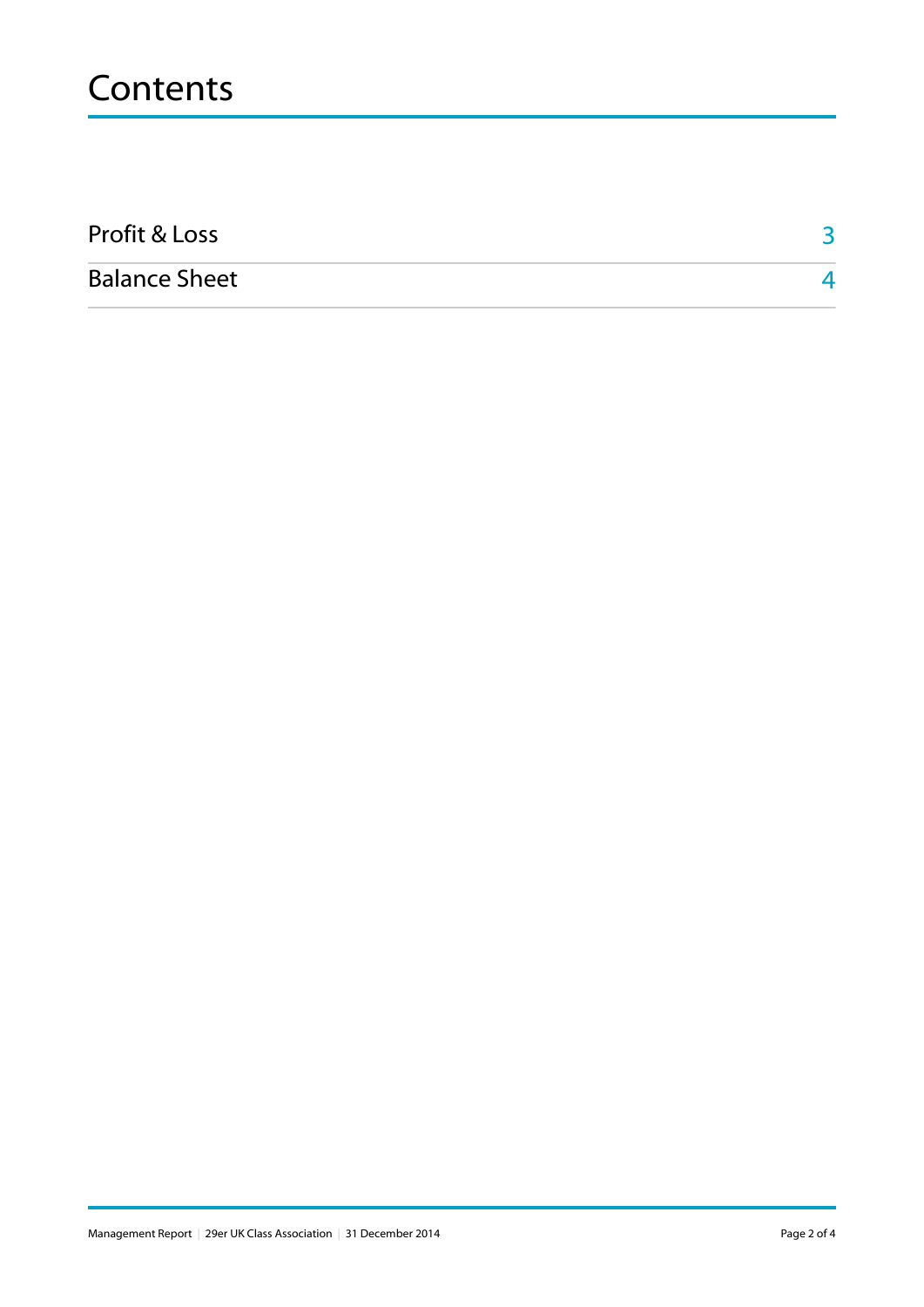

## 29er UK Class Association 1 January 2014 to 31 December 2014

|                                 | 31 Dec 14 | 31 Dec 13 |
|---------------------------------|-----------|-----------|
| Income                          |           |           |
| Income - Bank Interest Received | 11        | 12        |
| Income - Clothing Income        | 203       | 103       |
| Income - Events                 | 45,927    | 46,794    |
| Income - Grant                  | 6,000     | 7,082     |
| Income - Membership             | 7,533     | 6,475     |
| Income - Rib Hire               | 579       | 713       |
| Income - Sponsorship            | 800       | 1,600     |
| Income - Training               | 20,759    | 18,862    |
| <b>Total Income</b>             | 81,811    | 81,642    |
| <b>Gross Profit</b>             | 81,811    | 81,642    |
| <b>Less Operating Expenses</b>  |           |           |
| <b>Administration Fee</b>       | 4,562     | 4,791     |
| Audit and Accountancy Fees      | 280       | 227       |
| Class ET Rib                    | 1,919     | 598       |
| <b>Class Travel Grants</b>      | 1,275     | 1,150     |
| clothing                        | 803       |           |
| Coach Fees                      | 6,625     | 6,880     |
| Coaches Expenses                | 3,178     | 4,148     |
| <b>Equipment Purchases</b>      | 584       | 518       |
| Insurance                       | 843       | 898       |
| International 29er Association  | 1,580     | 2,062     |
| Internet Expenses               | 406       | 377       |
| Jury                            | 1,580     | 611       |
| Miscellaneous Expenses          | 1,562     | 2,553     |
| <b>Nationals Costs</b>          | 5,136     | $\sim$    |
| PayPal Transaction fees         | 2,091     | $\sim$    |
| Post & Stationery               | 364       | 595       |
| <b>Prior Year Items</b>         | (3,953)   |           |
| <b>Rib Hire</b>                 | 6,590     | 5,523     |
| Subscriptions                   | 115       | 110       |
| Telephone expenses              | ÷,        | 76        |
| Trophies / Gifts                | 3,843     | 5,991     |
| Venues                          | 29,411    | 43,131    |
| <b>Total Operating Expenses</b> | 68,794    | 80,237    |
| <b>Net Profit</b>               | 13,018    | 1,405     |

Any liability (in negligence or otherwise) arising from any third party acting, or refraining from acting, on any information contained in this report s excluded.